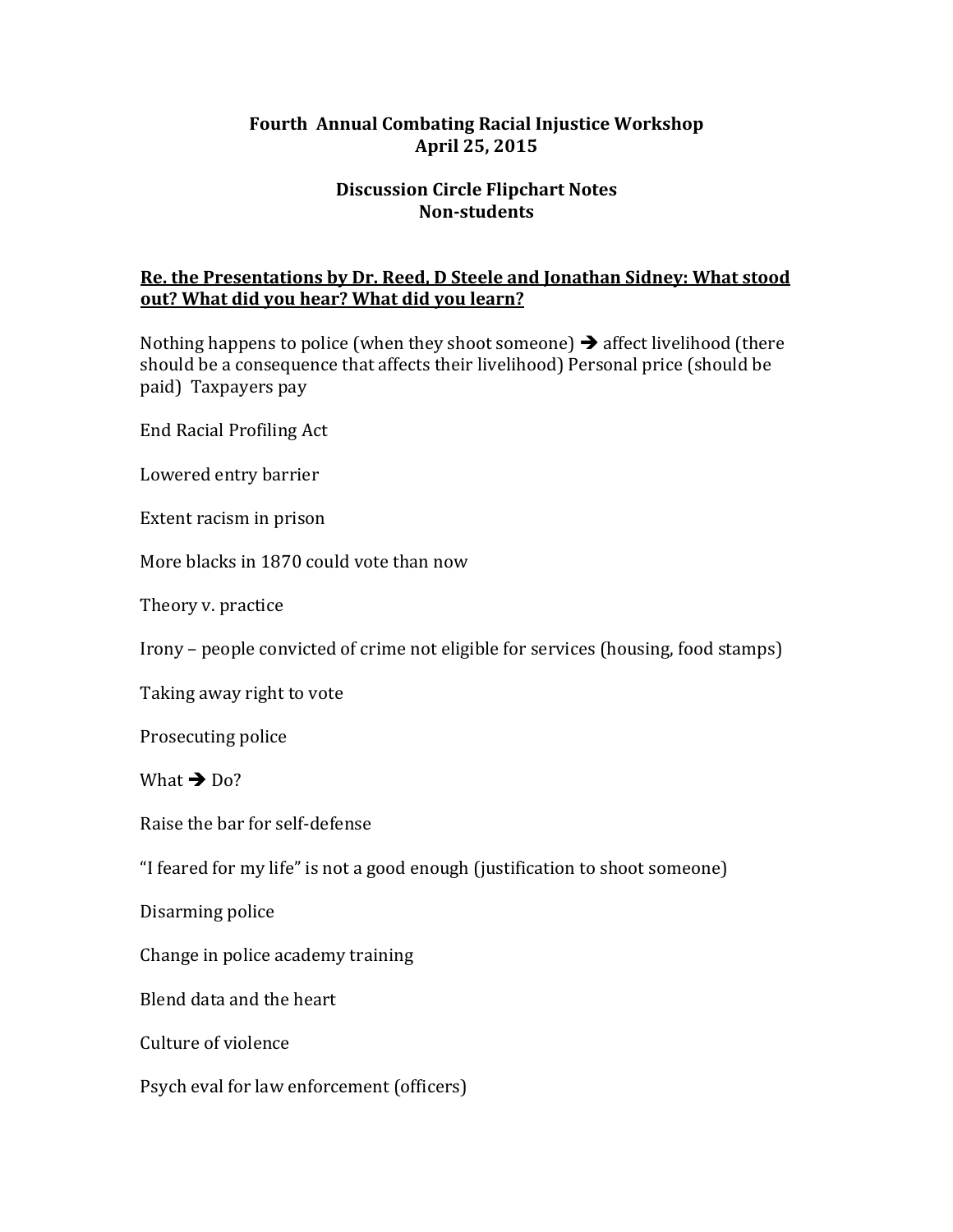Support for weapons, but not for psych eval Love and respect/Religion Stop cycle of fear? Local legislator bottle neck to legilslation Stereotyping Unconscious bias Actions do not occur in isolation Prison industrial complex Entire system/intersectoral People don't mobilize if they think they're not involved/can insulate themselves How many people really want to police? Impact on training at the police academy Psych testing to detect (violent tendencies) Civil service salaries low Opportunity for police, citizens, the whole community for being together.

### **What does it mean to "combat racial injustice?"**

Resistance Confronting Teach-educate Entire perspective Action-know what to do White privilege Catch-22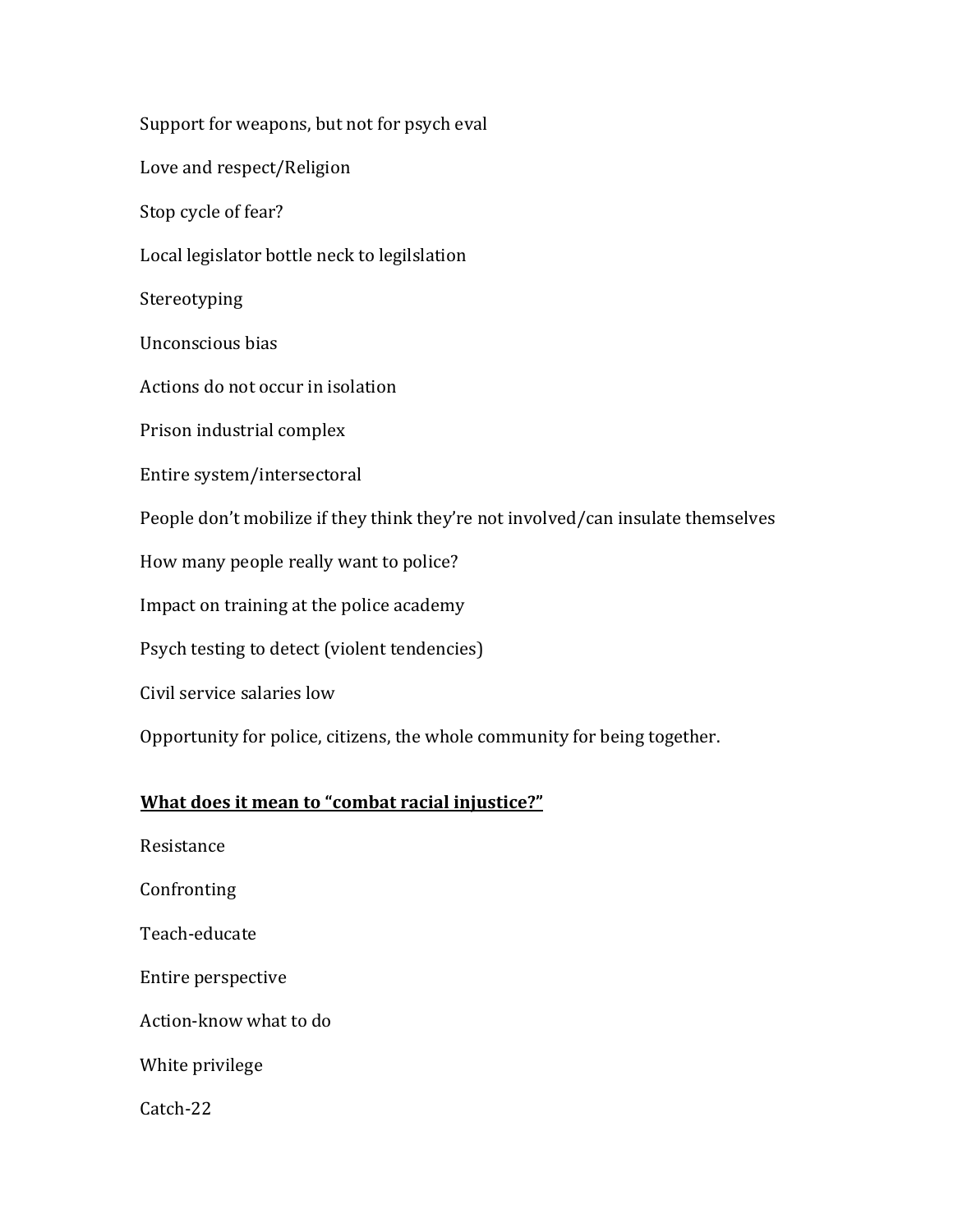Connect w/other people

Alternative - stop violence

Difficult work

Speak up

### **What needs to be addressed first?**

We need to come together to talk and take action.

Change attitudes of  $B\rightarrow W$  W $\rightarrow B$  Hispanics, et al.

Self-esteem - psych aspect

Comfort in our own skin

Power in terms we use

Say it like it is and shut up

Take emotion out – focus on institutional racism – data-driven

Change system: policy, training, criminal justice

People who kill are punished

#### **ACTIONS: Participants responses to the framing question, "What actions can we take to combat racism in our community?"**

NOTE: The workshop participants grouped their ideas and named each group. They then voted on which of the four groups they favored as actions to take. The number of votes cast is indicated in parentheses.

## **1. Conversation & education w/for all players - personal and community (22) votes)**

Examining dialogue - talk about race

Take personal responsibility to have your first conversation (combating racism) soon with someone.

Police and committee members come together; mix socially, then action steps (for police) to be peace officers first; add psych profile

Create community network responding to racism